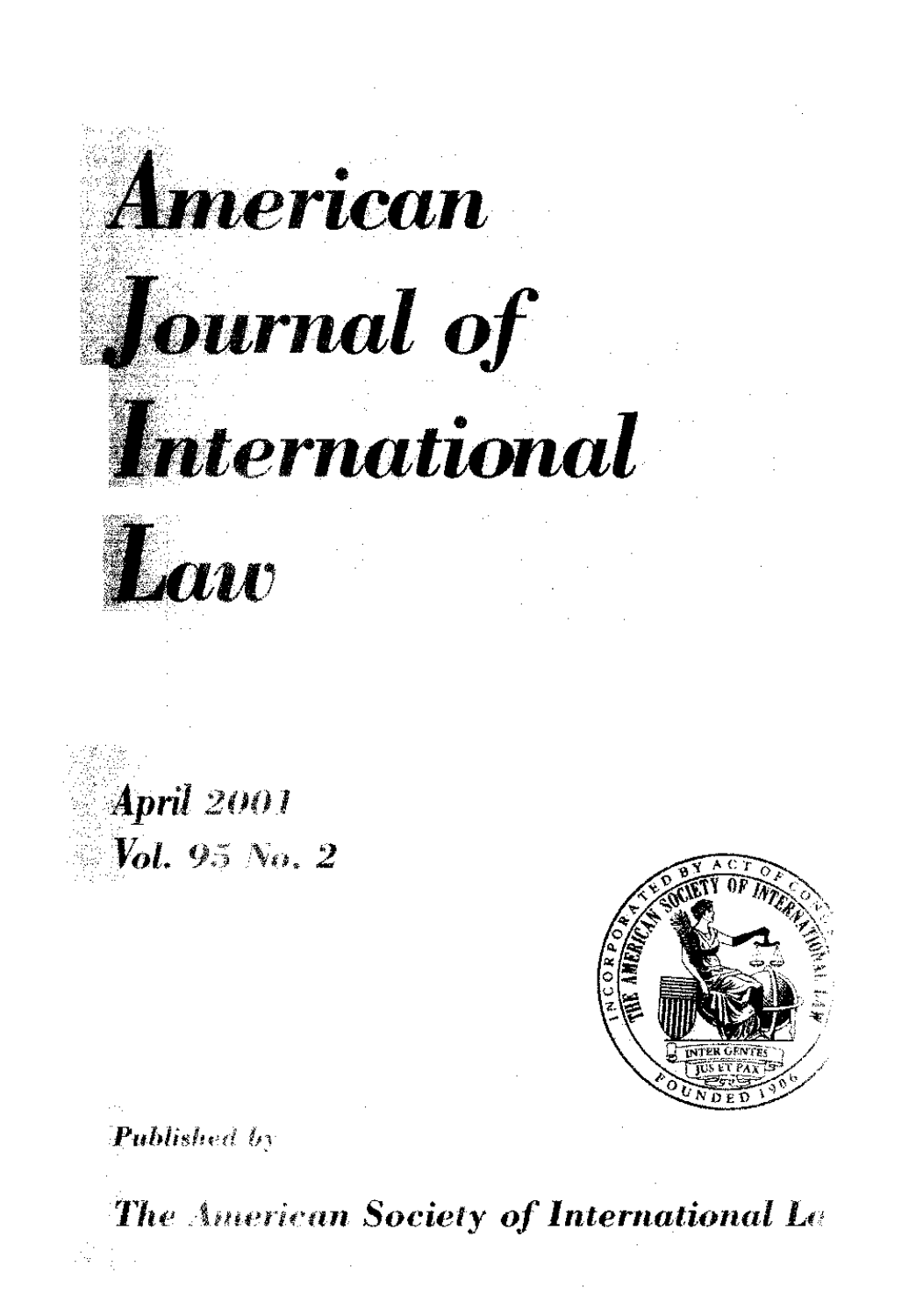# **AMERICAN JOURNAL OF INTERNATIONAL LAW**

# *WUL* 95 **April 2001 NO. 2 April 2001**

# **CONTENTS**

#### **Xfonplementary Agreements and Compulsory Jurisdiction**

A dispute may arise under complementary treaties, each of which provides for a different dispute settlement procedure. If these procedures are deemed mutually exclusive, which should prevail and according to what criteria? If they are not exclusive, how can the dissimilar procedures be accommodated? These questions implicate basic policies about the role and effect of long-term commitments to compulsory jurisdiction in the international legal order.

*Bernard H. Oxman* 277

## **S|Me United States and Its Treaties: Observance and Breach**

Recent developments have inspired doubts about the fidelity of the United States to its treaty obligations. This article surveys congressional overrides by federal law under the later-in-time rule, and actions by *the* executive, the courts, and the states that limit domestic implementation of certain treaties. It concludes that, contrary to general perceptions, actual U.S. practice is still largely compliant but that certain statements from each branch of die federal government indicate a new and troubling disrespect for U.S. treaty obligations.

*DetlevF. Vagts* 313

### **Editorial Comments**

| Women's International Tribunal on Japanese Military Sexual Slavery                      |               |            |                        |     |
|-----------------------------------------------------------------------------------------|---------------|------------|------------------------|-----|
| $^{\prime}$ .<br>Christine M. Chinkin                                                   |               |            |                        | 335 |
| Restitution as a Remedy in U.S. Courts for Violations of International Law              |               |            |                        |     |
|                                                                                         |               |            | Frederic L. Kirgis 341 |     |
| <b>Notes and Comments</b>                                                               |               |            |                        |     |
| War and Peace in Refugee Law Jurisprudence <i>Hugo Storey and Rebecca Wallace</i> . 349 |               |            |                        |     |
| Executive Order 13,141 and the Environmental Review of Trade Agree-                     |               |            |                        |     |
| ments                                                                                   | James Salzman |            |                        | 366 |
| <i>Forum Prorogatum</i> and the Advisory Proceedings of the International Court         |               |            |                        |     |
|                                                                                         |               | Sienho Yee |                        | 381 |
|                                                                                         |               |            |                        |     |

Correspondence 335

#### **Contemporary Practice of the United States Relating to International Law**

| Edited by Sean D. Murphy                                 |     |
|----------------------------------------------------------|-----|
| Resumption of U.S. Diplomatic Relations with the FRY     | 387 |
| Agreement on UN Financial and Structural Reforms         | 389 |
| U.S.-Mexico Continental Shelf Boundary in Gulf of Mexico | 393 |